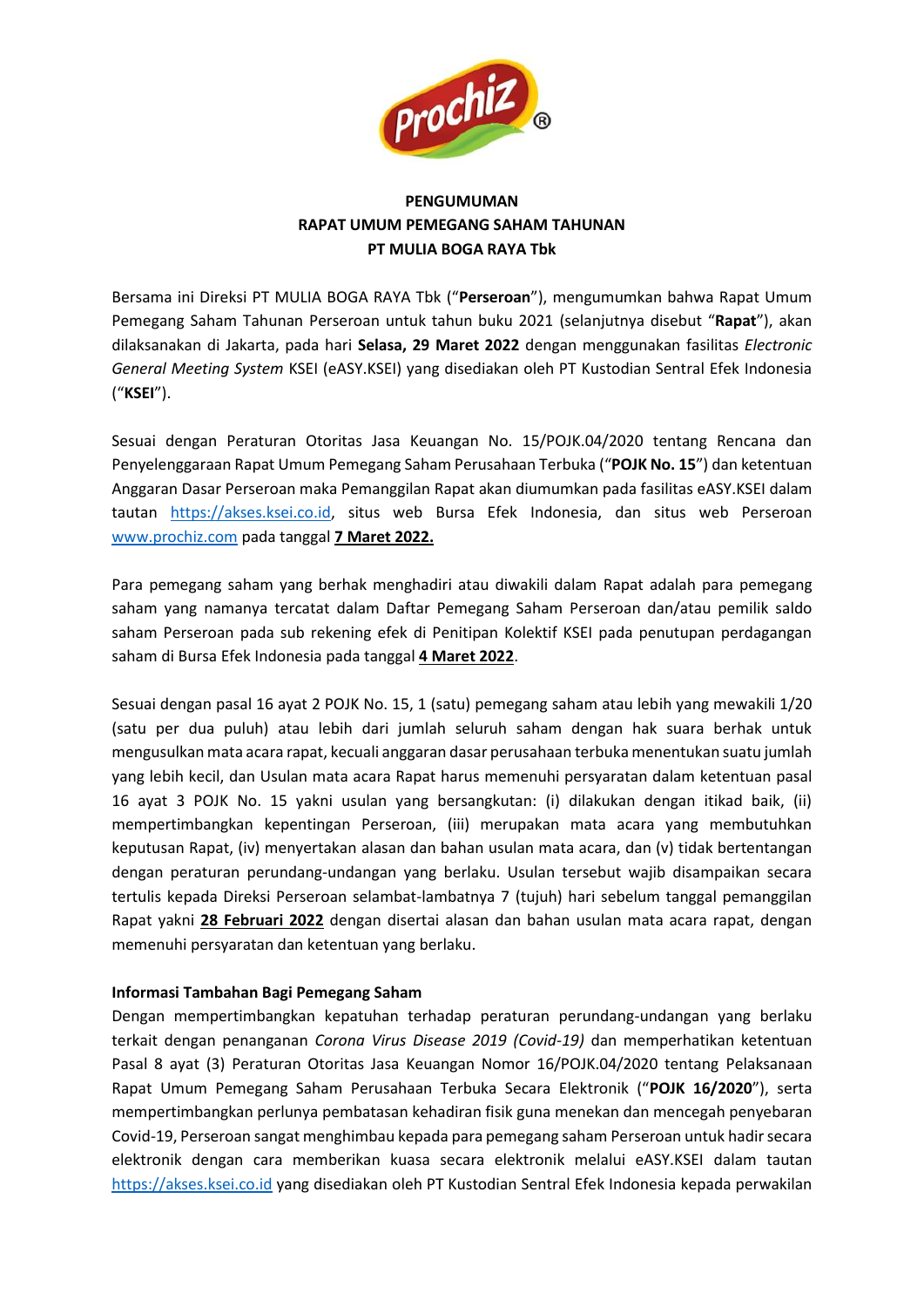independen yang ditunjuk oleh Perseroan sebagai mekanisme pemberian kuasa secara elektronik ("**e-Proxy**") dalam proses penyelenggaraan Rapat.

**Sebelum dan selama penyelenggaraan Rapat, Perseroan akan menjalankan protokol kesehatan dan pencegahan penularan Covid-19 yang dilakukan sesuai dengan protokol kesehatan yang ditetapkan Perseroan, termasuk dalam hal pembatasan peserta Rapat sesuai dengan ketentuan yang berlaku.**

> Jakarta, 18 Februari 2022 **PT MULIA BOGA RAYA Tbk Direksi**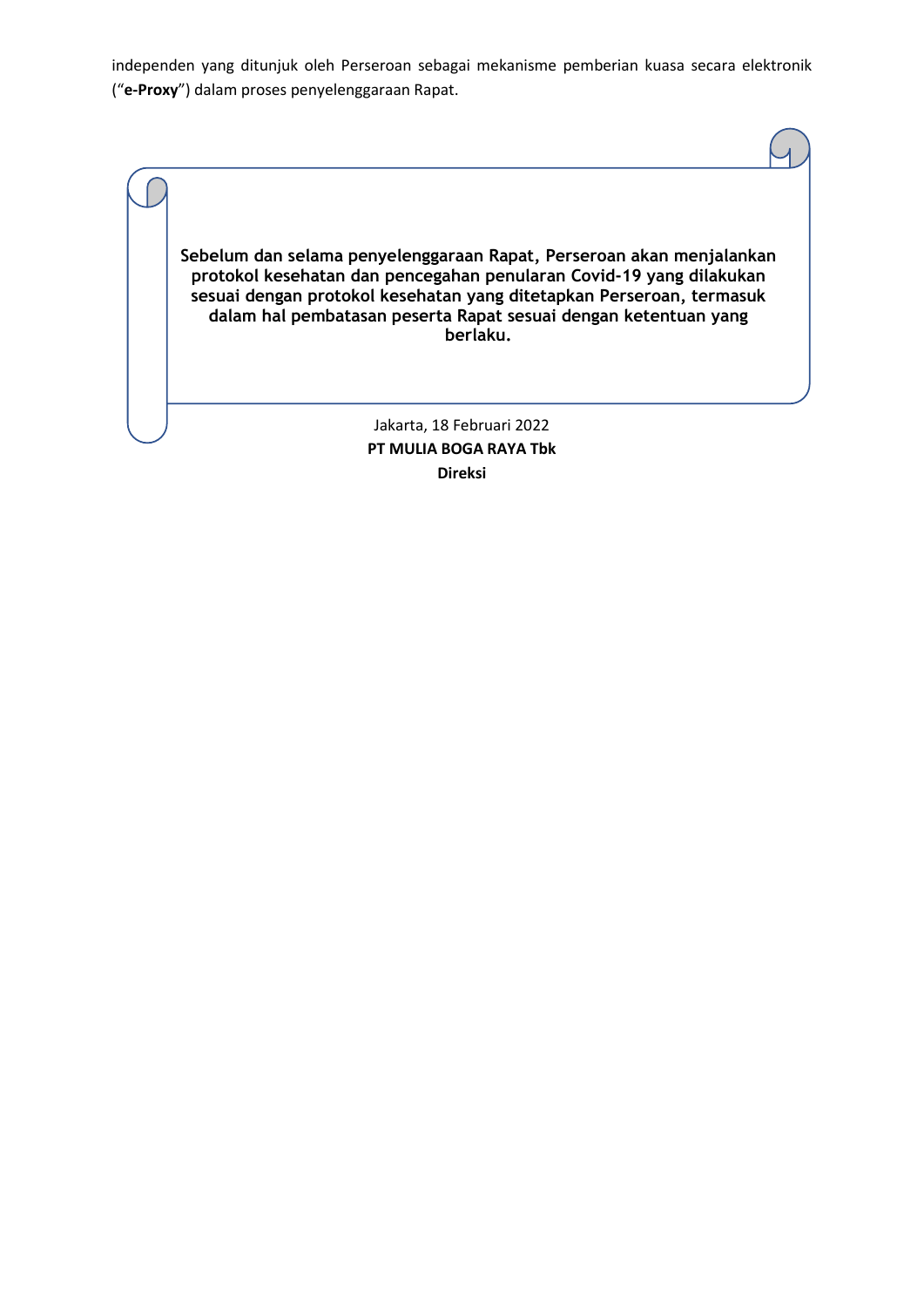

## **ANNOUNCEMENT OF THE ANNUAL GENERAL MEETING OF SHAREHOLDERS PT MULIA BOGA RAYA Tbk**

The Board of Directors of PT MULIA BOGA RAYA Tbk (the "**Company**") herewith kindly announce the Annual General Meeting of Shareholders for fiscal year of 2021 of the Company (hereinafter shall be referred to as the "**Meeting**") will be held on **Tuesday, 29 March 2022** through the Electronic General Meeting System KSEI (eASY.KSEI) facility provided by PT Kustodian Sentral Efek Indonesia ("**KSEI**").

In accordance with the Financial Services Authority Regulation Number 15/POJK.04/2020 on the Plan and Implementation of General Meeting of Shareholders of Public Company ("**POJK Number 15**") and Company's Articles of Association provision, the invitation of the Meeting will be announced in facility eASY.KSEI in the link https://akses.ksei.co.id, the website of Indonesia Stock Exchange and the website of the Company [www.prochiz.com](http://www.prochiz.com/) on **7 March 2022**.

The shareholders who are entitled to present or be represented at the Meeting are those whose names are registered in the Company's Shareholders Register and/or the owner of the Company shares on sub securities account held in Collective Deposit by PT Kustodian Sentral Efek Indonesia (KSEI) at the closing of the shares trading in Indonesia Stock Exchange on **4 March 2022.**

In accordance with Article 16 paragraph 2 POJK Number 15, 1 (one) or more shareholders which represent 1/20 (one twentieth) or more of the total number of shares with voting rights are entitled to propose the agenda of the meeting, unless the Articles of Association of the Public Limited Company defines a smaller number, and provided that the proposed agenda item of the Meeting fulfils the provision of Article 16 paragraph 3 of POJK Number 15, namely that the proposal concerned: (i) is proposed in good faith; (ii) considers the interest of the Company; (iii) is the agenda that needs resolution of the Meeting; (iv) includes reasons and materials of the proposed agenda; (v) does not contravene with the prevailing laws and regulations. The proposal shall be submitted in writing to the Board of Directors of the Company at the latest 7 (seven) days prior to the invitation of the Meeting, **28 February 2022** enclosing the reason and the proposed agenda of the meeting, by fulfilling the prevailing requirements and provisions.

## **Additional Information for Shareholders**

By considering compliance with applicable laws and regulations for handling Corona Virus Disease 2019 (Covid-19) and with due observance of the provisions of Article 8 paragraph (3) of the Financial Service Authority Regulation No. 16/POJK.04/2020 on the Implementation of General Meeting of Shareholders of Public Companies Electronically ("**POJK Number 16**"), and consider the need to limit physical presence of attendance to prevent the spread of Covid-19, the Company encourage to the shareholders of the Company to present electronically by providing electronic proxy through eASY.KSEI through the <https://akses.ksei.co.id/> provided by KSEI to independent representative appointed by the Company as a mechanism for electronic power of attorney ("e-Proxy") in the process of organizing the Meeting.